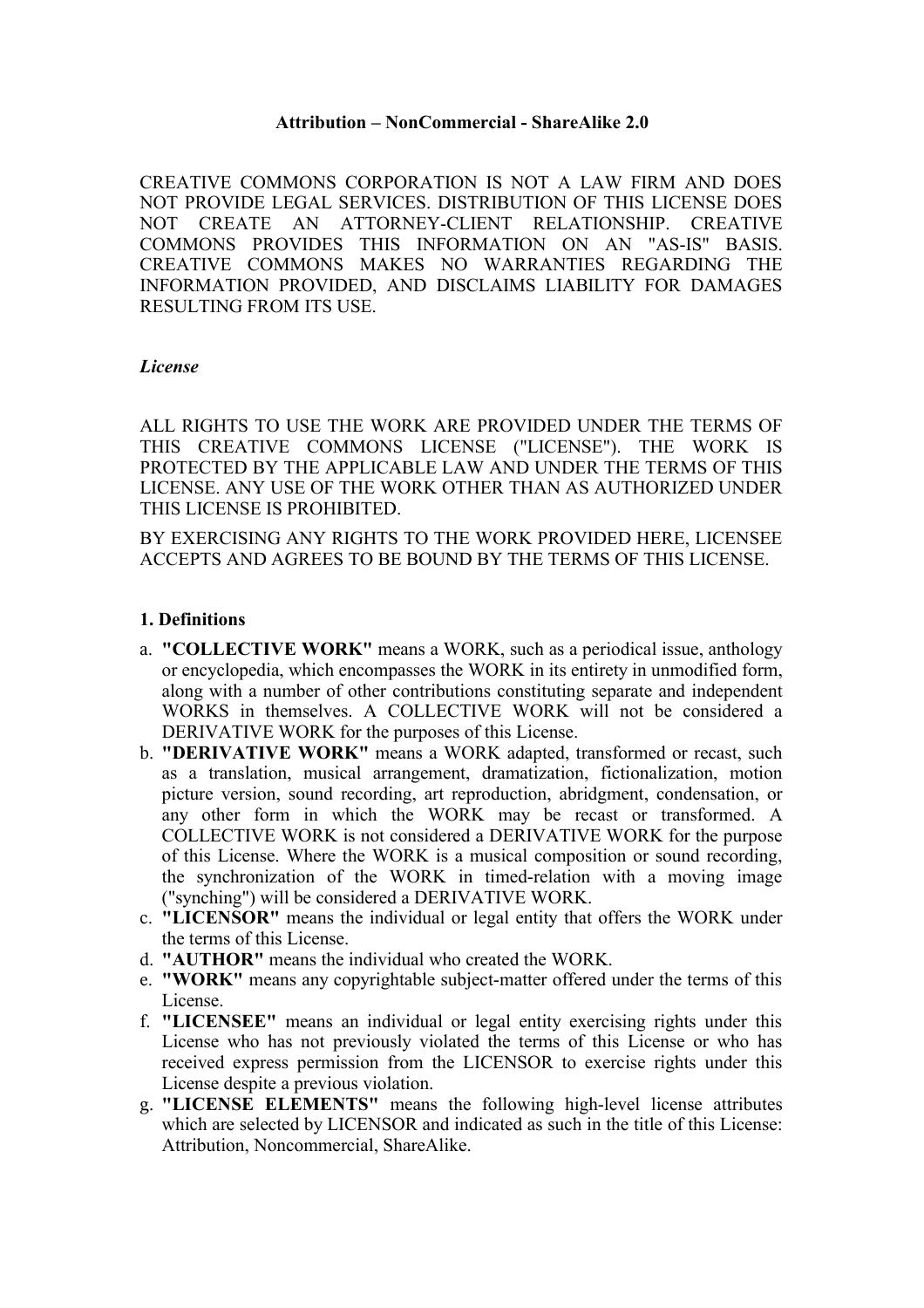## **2. Fair Use Rights**

Nothing in this license is intended to reduce, limit or restrict any rights arising from fair use, broadcasting, transmission, first sale or other limitations on the exclusive rights of the copyright owner pursuant to the Copyright and Related Rights Act or any other applicable law.

# **3. License Grant**

Subject to the terms and conditions of this License, LICENSOR hereby grants LICENSEE a worldwide, royalty-free, non-exclusive license to exercise the rights in the WORK as stated below:

- a. to reproduce the WORK, to incorporate the WORK into one or more COLLECTIVE WORKS, and to reproduce the WORK as incorporated in the COLLECTIVE WORKS;
- b. to create and reproduce DERIVATIVE WORKS;
- c. to distribute copies or phonorecords of, display publicly, perform publicly, and publicly wirelessly broadcast or transmit by cable or any other technical means the WORK including as incorporated in COLLECTIVE WORKS;
- d. to distribute copies or phonorecords of, display publicly, perform publicly, and publicly wirelessly broadcast or transmit by cable or any other technical means DERIVATIVE WORKS;

The rights under this License are granted for a period of ten (10) years. Unless any Party hereto has objected in writing, upon expiry of that period the License is automatically extended for another period of ten (10) years. Such automatic extensions shall apply throughout the term of copyright under Bulgarian legislation. The above rights include the right to make such modifications as are technically necessary to exercise the rights in other media and formats.

All rights not expressly granted by LICENSOR are hereby reserved, including but not limited to the rights set forth in Sections 4(e) and 4(f).

### **4. Restrictions.**

The rights granted in Section 3 above are expressly made subject to and limited by the following restrictions:

a. Distribution, public display, public performance, or public performance by wireless broadcasting or cable-casting or transmission by any other technical means, of the WORK is possible only under the terms of this License, and LICENSEE must include a copy of, or the Uniform Resource Identifier for (hyperlink to), this License with every copy or medium of the WORK. LICENSEE may not impose any additional terms on the use of the WORK that alter the terms of this License or the recipients' exercise of the rights granted hereunder. LICENSEE may not sublicense the WORK. LICENSEE must keep intact all notices that refer to this License and to the disclaimer of warranties. LICENSEE may not distribute, publicly display, publicly perform, or publicly wirelessly broadcast or transmit by cable or any other technical means the WORK with any technological measures that control access to or use of the WORK in a manner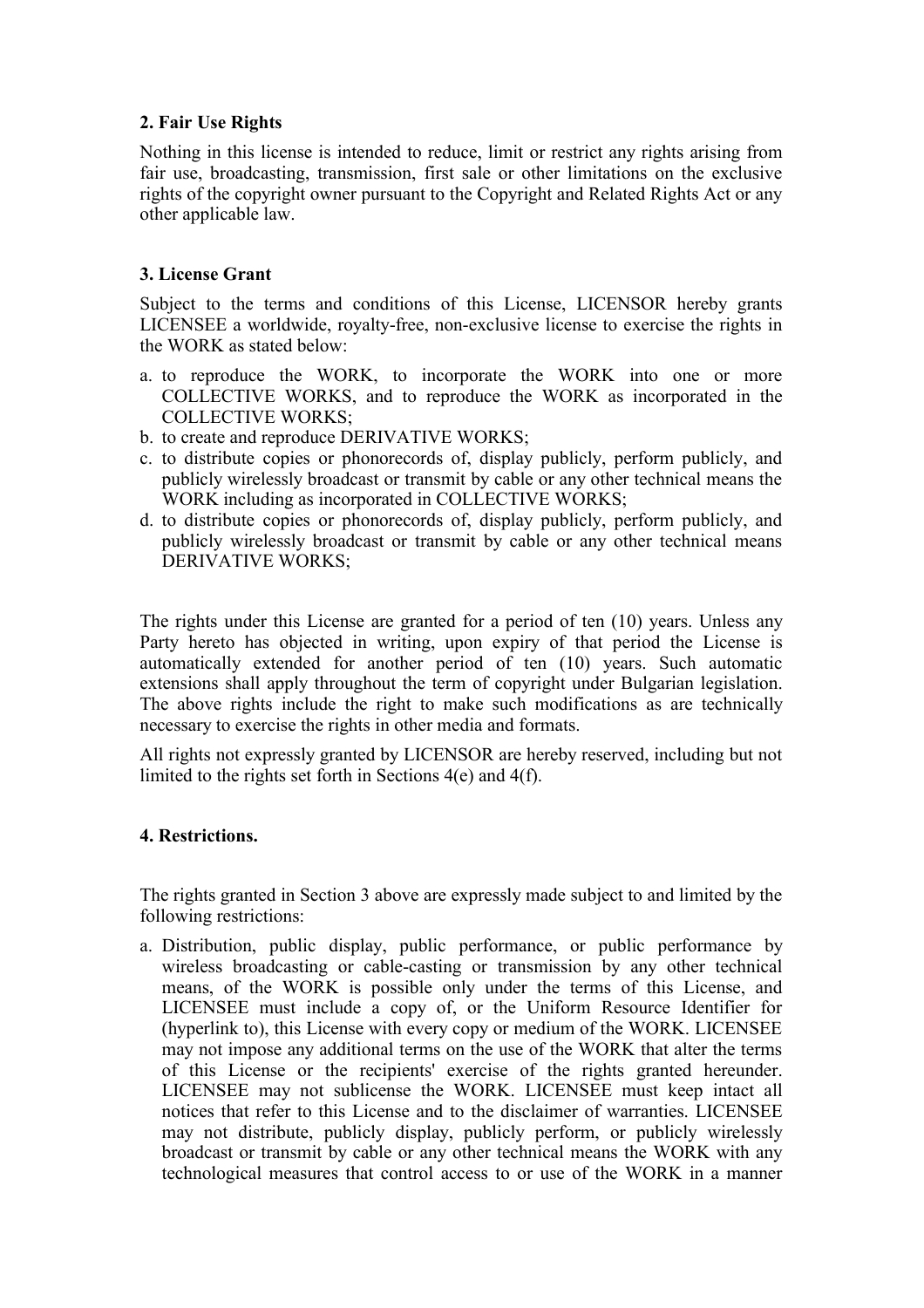inconsistent with the terms of this License Agreement. The above applies to the WORK as incorporated in a COLLECTIVE WORK, irrespective of whether or not the rights to the COLLECTIVE WORK are granted subject to the terms of this License.

Where LICENSEE creates a COLLECTIVE or DERIVATIVE WORK, upon notice from any LICENSOR LICENSEE must, to the extent practicable, remove from the COLLECTIVE or DERIVATIVE WORK any reference to such LICENSOR or the Author, as requested.

b. LICENSEE may distribute, publicly display, publicly perform, or publicly wirelessly broadcast or transmit by cable or any other technical means a DERIVATIVE WORK only under the terms of this Creative Commons License or a later version of this License with the same License Elements as this License. LICENSEE must include a copy of, or the Uniform Resource Identifier for, this License or other license specified in the previous sentence with every copy or medium of each DERIVATIVE WORK. LICENSEE may not offer or impose any terms on the DERIVATIVE WORKS that alter the terms of this License or the recipients' exercise of the rights granted hereunder, and LICENSEE must keep intact all notices that refer to this License and to the disclaimer of warranties.

LICENSEE may not distribute, publicly display, publicly perform, or publicly wirelessly broadcast or transmit by cable or any other technical means the DERIVATIVE WORK with any technological measures that control access to or use of the WORK in a manner inconsistent with the terms of this License Agreement. The above applies to the WORK as incorporated in a COLLECTIVE WORK, irrespective of whether or not the rights in the COLLECTIVE WORK are granted subject to the terms of this License.

- c. LICENSEE may not exercise any of the rights granted to LICENSEE in Section 3 above in any manner that is intended for or directed toward commercial advantage or private monetary compensation. The exchange of the WORK for other copyrighted WORKS by means of wireless file-sharing or otherwise shall not be considered to be intended for or directed toward commercial advantage or private monetary compensation, provided there is no payment of any monetary compensation in connection with the exchange of copyrighted WORKS.
- d. If LICENSEE distributes, publicly displays, publicly performs, or publicly wirelessly broadcast or transmit by cable or any other technical means the WORK or any DERIVATIVE WORKS or COLLECTIVE WORKS, LICENSEE must keep intact all copyright notices for the WORK and give the Author credit reasonable to the medium or means of distribution or display by conveying the name (or pseudonym if applicable) of the Author if supplied; the title of the WORK if supplied; to the extent reasonably practicable, the Uniform Resource Identifier (URI), if indicated; and in the case of a DERIVATIVE WORK, a credit identifying the use of the WORK in the DERIVATIVE WORK (e.g., "French translation of the WORK by Author," or "Screenplay based on original WORK by Author"). Such credit may be implemented in any manner. In the case of a DERIVATIVE WORK or COLLECTIVE WORK, at a minimum such credit will appear where any other comparable authorship credit appears and in a manner at least as prominent as such other comparable authorship credit.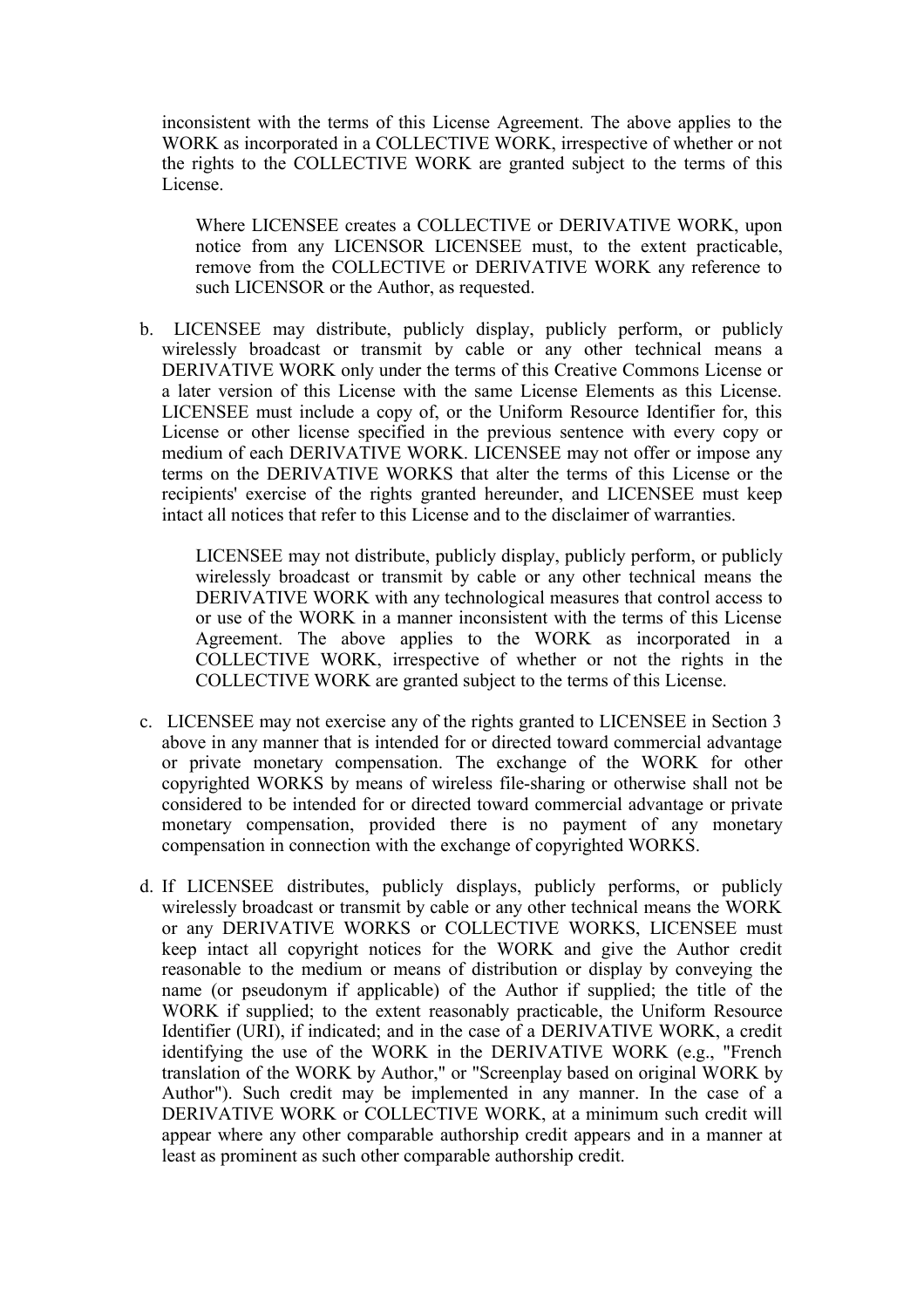- e. Where the WORK is a musical composition:
- i. **Public Display or Performance Royalties**. LICENSOR reserves the exclusive right to collect, whether individually or via a performance rights society (e.g. MUSICAUTOR, ASCAP, BMI, SESAC), royalties for the public display, public performance or public wireless broadcasting or cable-casting or transmission by any other technical means of the WORK, within the meaning of the Title One, Chapter Seven, Section III of the Copyright and Related Rights Act, if such performance is intended for or directed toward commercial advantage or private monetary compensation.
- ii. **Mechanical Rights and Statutory Royalties**. LICENSOR reserves the exclusive right to collect, whether individually or via a music rights agency or designated agent, royalties for any copy of the phonorecord LICENSEE creates from the WORK (including "cover version"), subject to art. 54 of the Copyright and Related Rights Act, if LICENSEE's use of such phonorecord is intended for or directed toward commercial advantage or private monetary compensation.
- f. **Wireless Broadcasting, Cable Transmission or Transmission by Other Means Rights and Statutory Royalties**. Where the WORK is a sound recording, LICENSOR reserves the exclusive right to collect, whether individually or via a performance-rights society, royalties for the public display, public performance or public wireless broadcasting or cable-casting or transmission by any other technical means of the WORK, subject to Title One, Chapter Seven, Section III of the Copyright and Related Rights Act, if LICENSEE's broadcasting or transmission is intended for or directed toward commercial advantage or private monetary compensation.

# **5. Limitation on Liability**

IN NO EVENT WILL LICENSOR BE LIABLE TO LICENSEE FOR ANY DAMAGES ARISING OUT OF THIS LICENSE OR THE USE OF THE WORK.

# **6. Termination**

- a. This License and the rights granted hereunder will terminate automatically upon any breach by LICENSEE of the terms of this License. Individuals or entities who have received copies of DERIVATIVE WORKS or COLLECTIVE WORKS from LICENSEE under this License, however, will not have their licenses terminated provided such individuals or entities remain in full compliance with this license. Sections 1, 2, 5, 6, 7, and 8 will survive any termination of this License.
- b. As long as the LICENSE is not terminated under the foregoing provision, the rights hereunder are granted for the maximum duration possible under the applicable law and shall be automatically renewed without limitation. Notwithstanding the above, LICENSOR reserves the right to release the WORK under different license terms or to stop distributing the WORK at any time; provided, however that any such election will not serve to withdraw this License.